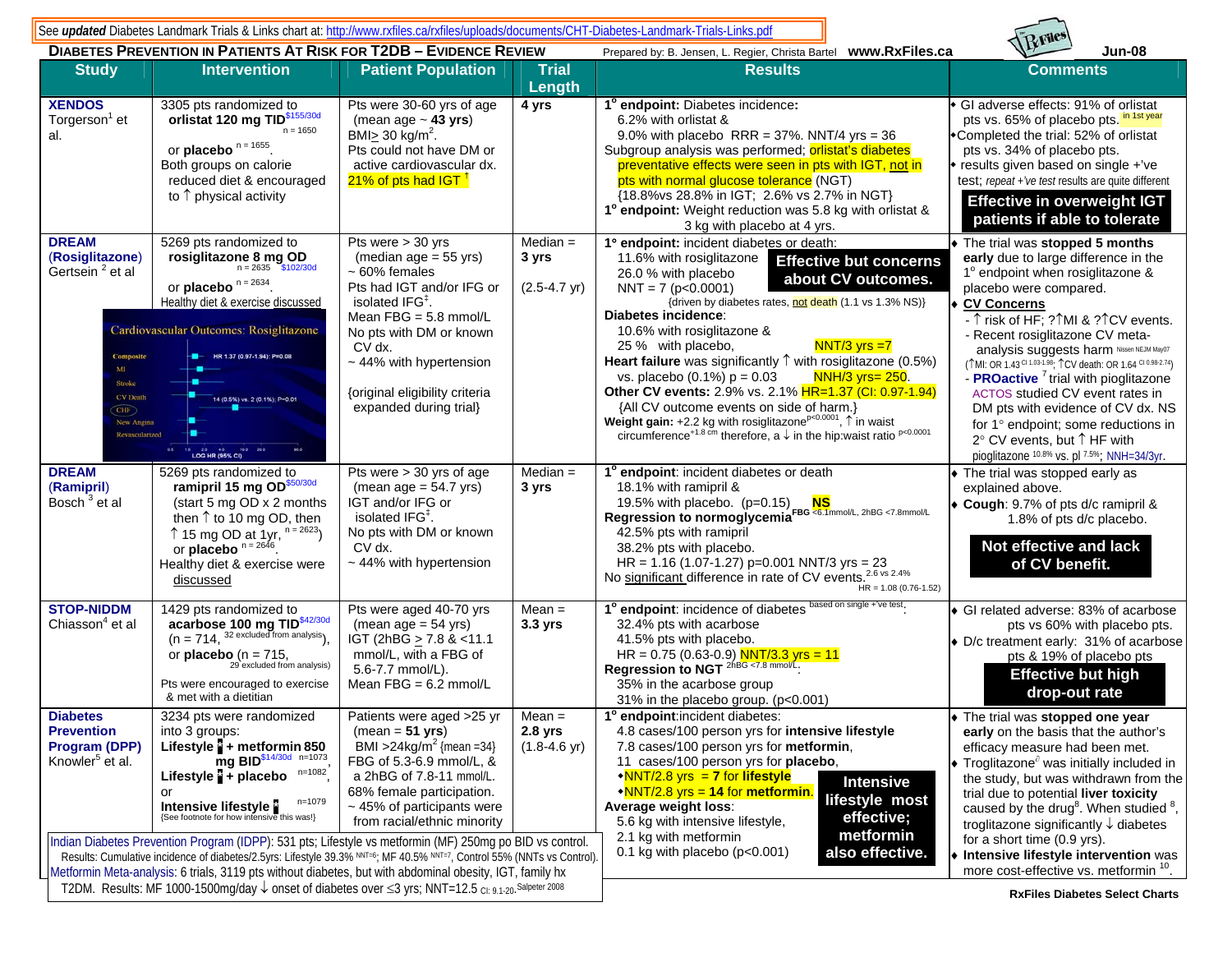**www.RxFiles.ca** 

| <b>Study</b>                                                                                            | <b>Intervention</b>                                                                                                                                                                    | <b>Patient Population</b>                                                                                                                                               | <b>Trial</b><br>Length | <b>Results</b>                                                                                                                                                                                                                                                                    | <b>Comments</b>                                                                                                                                                                                                                                                                                                                                                                                          |  |  |
|---------------------------------------------------------------------------------------------------------|----------------------------------------------------------------------------------------------------------------------------------------------------------------------------------------|-------------------------------------------------------------------------------------------------------------------------------------------------------------------------|------------------------|-----------------------------------------------------------------------------------------------------------------------------------------------------------------------------------------------------------------------------------------------------------------------------------|----------------------------------------------------------------------------------------------------------------------------------------------------------------------------------------------------------------------------------------------------------------------------------------------------------------------------------------------------------------------------------------------------------|--|--|
| <b>Finish Diabetes</b><br><b>Prevention</b><br><b>Study (FDPS)</b><br>Tuomilehto <sup>6</sup> et<br>al. | 522 pts randomized to an<br>intensive lifestyle<br>intervention group <sup>" <math>n = 265</math></sup> .<br>or<br>control group <sup>" <math>n = 257</math></sup> .<br>{see footnote} | Pts were aged $40 - 65$ yrs<br>$(mean = 55 yrs)$<br>BMI > 25 kg/m <sup>2</sup><br>$(mean=31.1)$<br>$IGT = 2hBG > 7.8$ but<br>$<$ 11.0 mmol/L, & a<br>$FBG < 7.8$ mmol/L | Median $=$<br>4 yrs    | 1° endpoint: incident diabetes:<br>11% with intensive lifestyle intervention<br>23% for control<br>RRR= 58% HR = 0.4 (0.3-0.7) NNT/4 yrs = 8<br>Change in Body weight:<br>$-4.2$ kg ( $-4.8$ to $-3.6$ ) with the intervention<br>$-0.8$ kg ( $-1.3$ to $-0.3$ ) with the control | Post-hoc 3 yr follow-up analysis: 9<br>(total of 7 yr follow-up)<br>1° endpoint of incident diabetes:<br>4.3 cases/100 person yrs with<br>intervention (75 cases, 28.3%)<br>7.4 cases/100 person yrs with<br>control (110 cases, 42.8%)<br>$RRR = 43\% HR = 0.57(0.43-0.76)$<br>NNT/7 $vrs = 7$<br><b>Body weight remained significantly</b><br>diffierent in both groups <sup>84.3</sup> kg vs 85.6 kg. |  |  |

**†** IGT = 2h PG <10 mmol/L, FBG <6.7 mmol/L

**‡** IGT = 2h PG >7.8 mmol/L & <11.1 mmol/L, FBG <7 mmol/L. IFG = 2h BG <11.1 mmol/L, FBG >6.1 mmol/L & <7 mmol/L. Isolated IFG = 2h BG <7.8 mmol/L, FBG >6.1 mmol/L & <7 mmol/L **PDPP:** Standard lifestyle intervention: included written information & individual sessions on healthy lifestyle. The goal of the Intensive Lifestyle Modification was to reduce weight by 7% through a healthy diet and physical exercise (> 150 minutes/week), and 16 individualized lessons, covering diet, exercise and behavior modification.

**FDPS: Intensive Lifestyle Intervention**: detailed and individualized counseling, sessions with a nutritionist, & free use of a individualized circuit for exercise. The goals of the intervention were to reduce weight by >5%, fat <30% of all energy, fibre > 15g/1000 kcal, & moderate exercise for > 30 minutes/day. **Control**: general verbal and written information on a healthy diet & exercise.

∂ Troglitazone was studied by Knowler<sup>8</sup> et al. At 0.9 years, there were 3 diabetes cases/100 patient years with troglitazone, 5.1 cases/100 person years for intensive lifestyle intervention, 6.7 cases/100 person years for metformin, and 12/100 person years for placebo. A significant reduction in incident diabetes was seen when troglitazone was compared to metformin (p=0.02), and placebo (p<0.001), but not when compared with intensive lifestyle intervention (p=0.18).

**ARR**=Absolute Risk Reduction **DREAM**=Diabetes REduction Assessment with ramipril & rosiglitazone Medication **CV**=Cardiovascular **DM**=Diabetes Mellitus **Dx**=Disease **FBG**=Fasting Blood Glucose HR=Hazard Ratio IFG=Impaired Fasting Glucose IGT=Impaired Glucose Tolerance NGT=Normal Glucose Tolerance NNH=Number Needed to Harm NNT=Number Needed to Treat NS=Non-Significant **Pt**=Patient **PROactive**=PROspective pioglitAzone Clinical Trial in macroVascular Events **STOP-NIDDM**=Study TO Prevent Non-Insulin Dependent Diabetes Mellitus **RRR**=Relative Risk Reduction **T2DM=** type 2 diabetes melitis **XENDOS**=XENical in the Prevention of Diabetes in Obese Subjects **2hBG**=Blood glucose measure 2 hours after a 75g oral glucose load

The Bottom Line: Counsel & encourage weight loss, physical activity, monitor for the development of diabetes every 1-2yrs & treat CVD risk factors eg. tobacco use, hypertension & dyslipidemia ADA 2007 ∞ **Lifestyle Intervention**5,6: Is the **most effective** intervention for preventing diabetes when patients are motivated to be compliant. Individualized counseling/education is very important. Exercise: from 150 minutes/week, to 30 minutes/day of moderate intensity activity. Diet: healthy, low calorie, low fat diet<sup>-30% kcal fat, <10% kcal saturated fat</sup> and >15g fibre/1000 kcal consumed. **A small weight loss of only 5kg from these trials has shown enormous benefits.**

- ∞« Metformin<sup>5</sup>: is effective in preventing diabetes <sup>250mg - 850 mg BID</sup> when compared to placebo. {Benefits including ↓mortality, have been found in obese patients with diabetes <sub>UKPDS-34</sub> <sup>12</sup>}.
- ∞**Orlistat**1 and **Acarbose**4: some evidence in their efficacy in preventing diabetes in IGT, but the tolerability (eg. ↑ GI side effects) of these medications limit their use
- ∞ Rosiglitazone<sup>2</sup>: is effective in preventing diabetes <sup>8mg OD</sup> compared to placebo. However, concern over weight gain, edema, CV events & the risk of ↑ heart failure <sup>0.5% rosi, vs. 0.1% NNH=250.</sup>
- ∞ Ramipril<sup>3</sup>: despite promising preliminary evidence<sup>13,14,15</sup>, ramipril was not effective in preventing diabetes <sup>15mg OD DREAM</sup> when compared to placebo

## **References:**

<sup>1</sup> Torgerson JS, Boldrin MN, et al. XENical in the Prevention of Diabetes in Obese Subjects (XENDOS) Study. Diabetes Care. 2004; 27: 155-161.

- 2 DREAM (Diabetes REduction Assessment with ramipril and rosiglitazone Medication) Trial Investigators; Gerstein HC, Yusuf S, Bosch J, et al. Effect of rosiglitazone on the frequency of diabetes in patients with impaired glucose tolerance or impaired fasting glucose: a randomised controlled trial. Lancet. 2006 Sep 23;368(9541):1096-105. Erratum in: Lancet 2006;18;368:1770.
- 

<sup>13</sup> McCall KL, et al. Effect of angiotensin-converting enzyme inhibitors and angiotensin II type 1 receptor blockers on the rate of new-onset diabetes mellitus: a review and pooled analysis. Pharmacotherapy. 2006 Sep;26(9

<sup>16</sup> American Diabetes Association (ADA). Standards of medical care in diabetes. IV. Prevention/delay of type 2 diabetes. Diabetes Care 2007 Jan;30(Suppl 1):S7-8. http://care.diabetesjournals.org/cgi/content/full/30/suppl

## **Upcoming Trials in Diabetes/CV Risk Prevention:**

 **NAVIGATOR** (Nateglinide and Valsartan in Impaired Glucose Tolerance Outcomes Research);  **TRANSCEND** (Telmisartan Randomized Assessment Study in aCE iNtolerant subjects with cardiovascular Disease); **• ONTARGET** (Ongoing Telmisartan Alone and in combination with Ramipril Global Endpoint Trial); • ACCORD: Action to Control Cardiovascular Risk in Diabetes (standard therapy vs. intensive therapy of type 2 diabetes). ; **RAPSODI** (rimonabant in diabetes prevention)

**RxFiles Diabetes Select Charts** 

**For FMF07 - Page 2 For FMF07 - Page 2** ftp://www.rxfiles.ca/rxfiles/uploads/documents/members/cht-HTN-trial-summary.pdf ; http://www.rxfiles.ca/rxfiles/uploads/documents/members/CHT-lipid%20agents-major%20trials.pdf http://www.rxfiles.ca/rxfiles/uploads/documents/CHT-Diabetes-Landmark-Trials-Links.pdf

<sup>&</sup>lt;sup>3</sup> DREAM Trial Investigators; Bosch J, Yusuf S, Gerstein HC, et al.Effect of ramipril on the incidence of diabetes. N Engl J Med. 2006 Oct 12;355(15):1551-62. Epub 2006 Sep 15.<br><sup>4</sup> Chiasson JL, Josse RG, et al. Acarbose f

<sup>5</sup> Knowler WC, Barret-Connor E, et al. Reduction in the incidence of type 2 diabetes with lifestyle intervention or metformin. (DPP trial) N Engl J Med. 2002; 346: 393-403.

<sup>6</sup> Tuomilehto J, Lindstrom J, Eriksson JG, et al. Prevention of Type 2 diabetes mellitus by changes in lifestyle among subjects with impaired glucose tolerance. (FDPS trial) N Eng J Med. 2001; 344: 1343-1350. 7 Dormandy JA, et al. Secondary prevention of macrovascular events in patients with type 2 diabetes in the PROactive Study. (PROspective pioglitAzone Clinical Trial in macroVascular Events): a RCT. Lancet. 2005; 366: 1279-

<sup>8</sup> Knowler WC, Hamman RF, Edelstein SL, et al. Prevention of type 2 diabetes with troglitazone in the diabetes prevention program. Diabetes. 2005; 54: 1150-1156.

 $\frac{9}{2}$  Lindstrom J, Ilanne-Parikka P, et al. Sustained reduction in the incidence of type 2 diabetes by lifestyle intervention: follow-up of the Finnish Diabetes Prevention: The Lancet. 2006; 368:1673-1679. The Lancet.

<sup>10</sup> Herman WH, Brandle M, Zhang P et al. Within-Trial Cost-Effectiveness of Lifestyle Intervention or Metformin for the Primary Prevention of Type 2 Diabetes. Diabetes Care. 2003; 26: 2518-2523.

<sup>&</sup>lt;sup>11</sup> Gillies CL, et al. Pharmacological and lifestyle interventions to prevent or delay type 2 diabetes in people with impaired glucose tolerance: systematic review and meta-analysis. BMJ. 2007 Feb 10:334(7588):299. Epub 2 12 UKPDS-34. Effect of intensive blood-glucose control with metformin on complications in overweight patients with type 2 diabetes. Lancet. 1998 Sep 12;352(9131):854-65. Erratum in: Lancet 1998 Nov 7;352(9139):1558.

 $15$  Elliott WJ, Meyer PM. Incident diabetes in clinical trials of antihypertensive drugs: a network meta-analysis. Lancet. 2007 Jan 20:369(9557):201-7. Erratum in: Lancet. 2007 May 5:369(9572):1518.